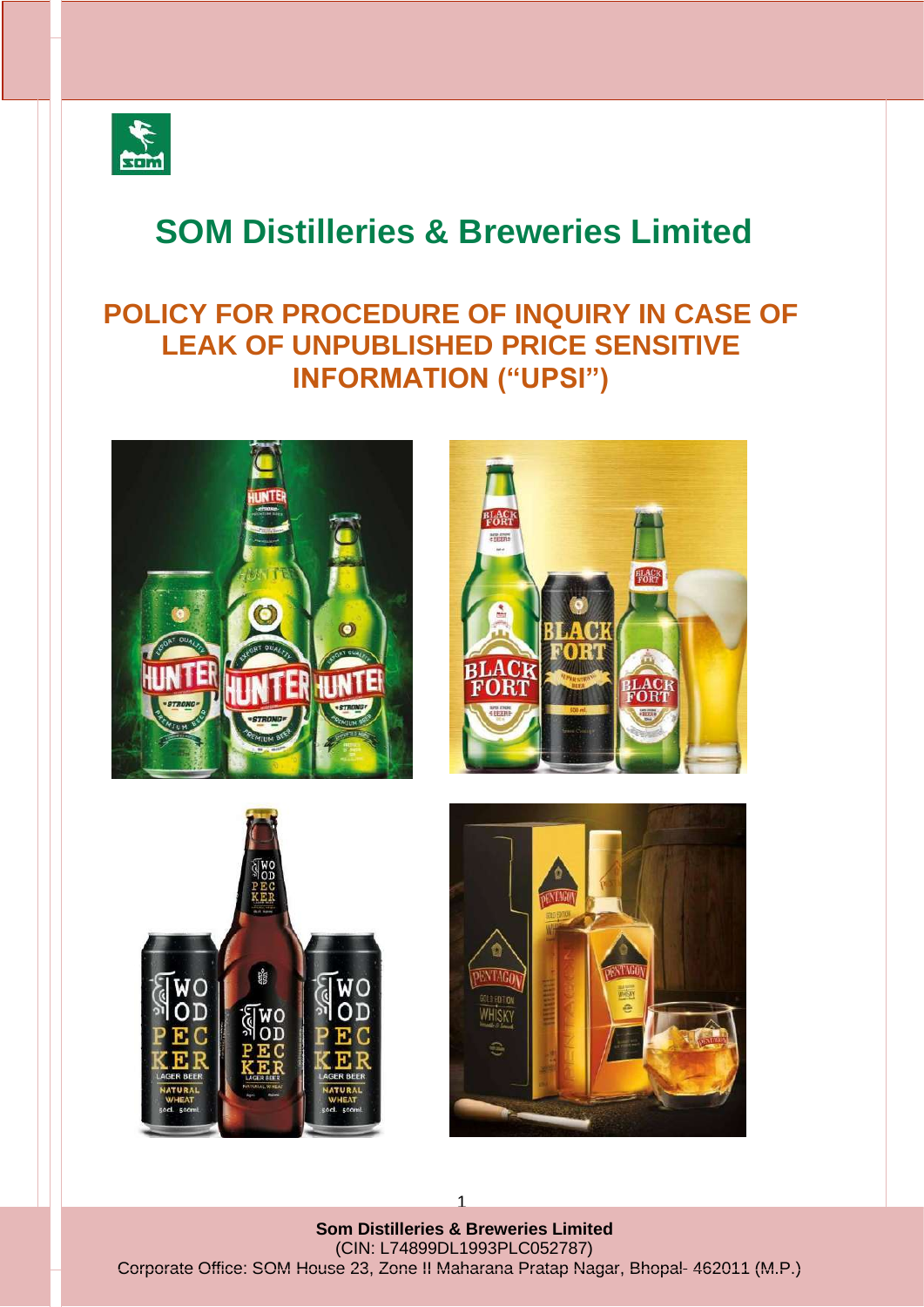

### **Policy for Procedure of Inquiry in Case of Leak of Unpublished Price Sensitive Information ("UPSI")**

*[Under Regulation 9(A) of SEBI (Prohibition of Insider Trading) Regulations, 2015 as amended]*

#### **PREAMBLE**

The SEBI (Prohibition of Insider Trading) (Amendment) Regulations, 2018 ('PIT Amendment Regulations') mandates every listed company to formulate a written policy and procedures for inquiry in case of leak of unpublished price sensitive information and initiate appropriate action on becoming aware of leak of unpublished price sensitive information and inform the Board promptly of such leaks, inquiries and results of such inquiries.

In this regard, Board of Directors of Som Distilleries and Breweries Limited ('Company') has laid down this policy for procedure of inquiry in case of leak of Unpublished Price Sensitive Information ('the policy'), for adoption.

This policy has been reviewed and adopted by the Board on 26<sup>th</sup> April, 2022. This Policy shall be deemed to have come in to force from April 1, 2019.

#### **I. OBJECTIVE**

- (i) To strengthen the internal control system to prevent leak of UPSI.
- (ii) To have a uniform code to curb the un-ethical practices of sharing UPSI by Insiders, Employee & Designated Persons with any person, firm, Company or Body Corporate.
- (iii) To initiate inquiry in case of leak of UPSI or suspected leak of UPSI and inform the same to the Securities and Exchange Board of India ('SEBI') promptly.
- (iv) To take disciplinary actions, if deemed fit against any Insider, Employee and Designated Persons who appears to have found guilty of violating this policy, apart from any action that SEBI may initiate/take against the Insider, Employee & Designated Persons.

#### **II. SCOPE**

To lay procedures for inquiry in case of leak of unpublished price sensitive information or suspected leak of unpublished price sensitive information and inform the Board promptly of such leaks, inquiries and results of such inquiries.

#### **III. DEFINITIONS:**

- **a. Compliance Officer** shall mean the Compliance Officer of the Company appointed by the Board of Director under Securities and Exchange Board India (Listing Obligation and Disclosure Requirements) Regulations, 2015.
- **b.Leak of UPSI** shall mean communication of UPSI by any Insider, Employee and Designated Persons to any person other than a person(s) authorized by the Company after following the due process prescribed in this behalf in the Code of Practices for Fair Disclosure of the Company and /or under SEBI (Listing Obligations and Disclosure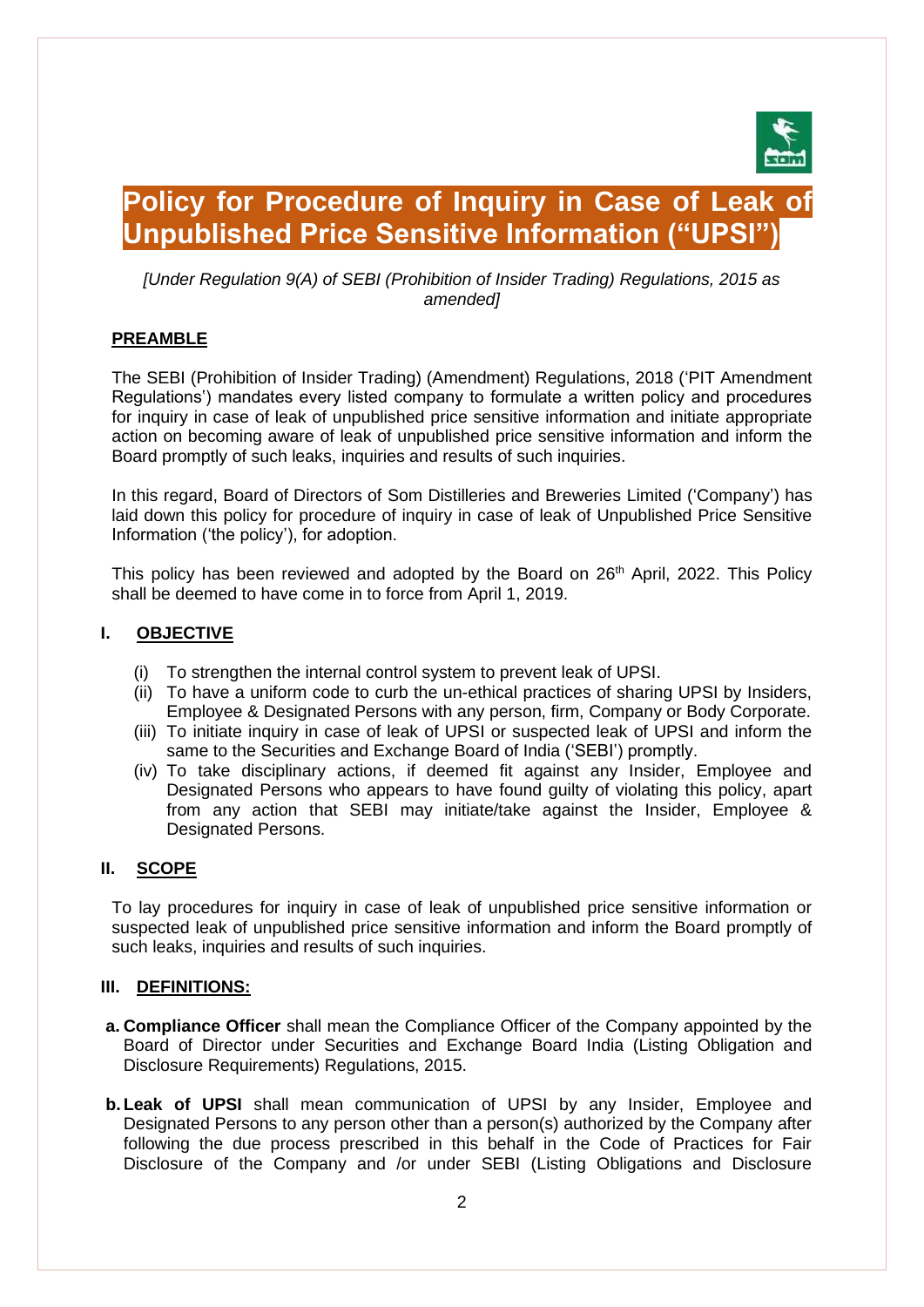Requirements) Regulations, 2015 and/or SEBI (Prohibition of Insider Trading) Regulations, 2015 and any amendment, re- amendment or re-enactment thereto.

- **c. Un-published Price Sensitive Information ("UPSI")** shall mean any information, relating to a Company or its securities, directly or indirectly, that is not generally available which upon becoming generally available, is likely to materially affect the price of the securities and shall, ordinarily include but not restricted to, information relating to the following;
	- i. Financial Results of the Company;
	- ii. Dividends (Interim and Final);
	- iii. Change in capital structure
	- iv. Mergers, De-mergers, Acquisitions, Delisting of Securities, Disposals and Expansion of Business and such other transactions;
	- v. Changes in Key Managerial Personnel;
	- vi. Such other information, in the opinion of the Board, if disclosed is likely to materially affect the prices of the securities

*Note: Words and expressions used and not defined in this Code but defined in the SEBI (Prohibition of Insider Trading) Regulations, 2015, the Securities and Exchange Board of India Act, 1992 (15 of 1992), the Securities Contracts (Regulation) Act, 1956 (42 of 1956), the Depositories Act, 1996 (22 of 1996) or the Companies Act, 2013 (18 of 2013) and the Rules and Regulations made there under shall have the meanings respectively assigned to them in those legislations.*

#### **IV. DUTIES OF COMPLIANCE OFFICER:**

The Compliance Officer shall be responsible to;

- a.Oversee the compliance of this policy.
- b.On becoming aware about the incident of actual or suspected leak of UPSI, promptly intimate the Enquiry Committee as appointed by the Board of Directors from time to time along with the relevant facts for initiating appropriate inquiries.
- c. Intimate to the Board of Directors of such leaks, inquiries and results of such inquiries.
- d. Intimate to the SEBI and Stock Exchanges of such actual or suspected leaks, inquiries and results of such inquiries.

#### **V. DISCLOSURE OF ACTUAL OR SUSPECTED LEAK OF UPSI TO STOCK EXCHANGES & SEBI:**

On becoming aware of actual or suspected leak of Unpublished Price Sensitive Information of the Company, the Compliance Officer shall ensure that the same shall be promptly intimated to the Stock Exchanges on which the securities of the Company are listed and to the SEBI.

#### **VI. CONSTITUTION OF ENQUIRY COMMITTEE:**

The Managing Director or any officer authorized by the Board in this behalf, shall constitute a Committee to be called as "Enquiry Committee". The Enquiry Committee shall consist of minimum 2 (two) Members which shall include Managing Director. The Managing Director may change/ alter/ re-constitute the Enquiry Committee as may be required from time to time.

#### **VII. DUTIES OF ENQUIRY COMMITTEE:**

The Enquiry Committee shall be responsible;